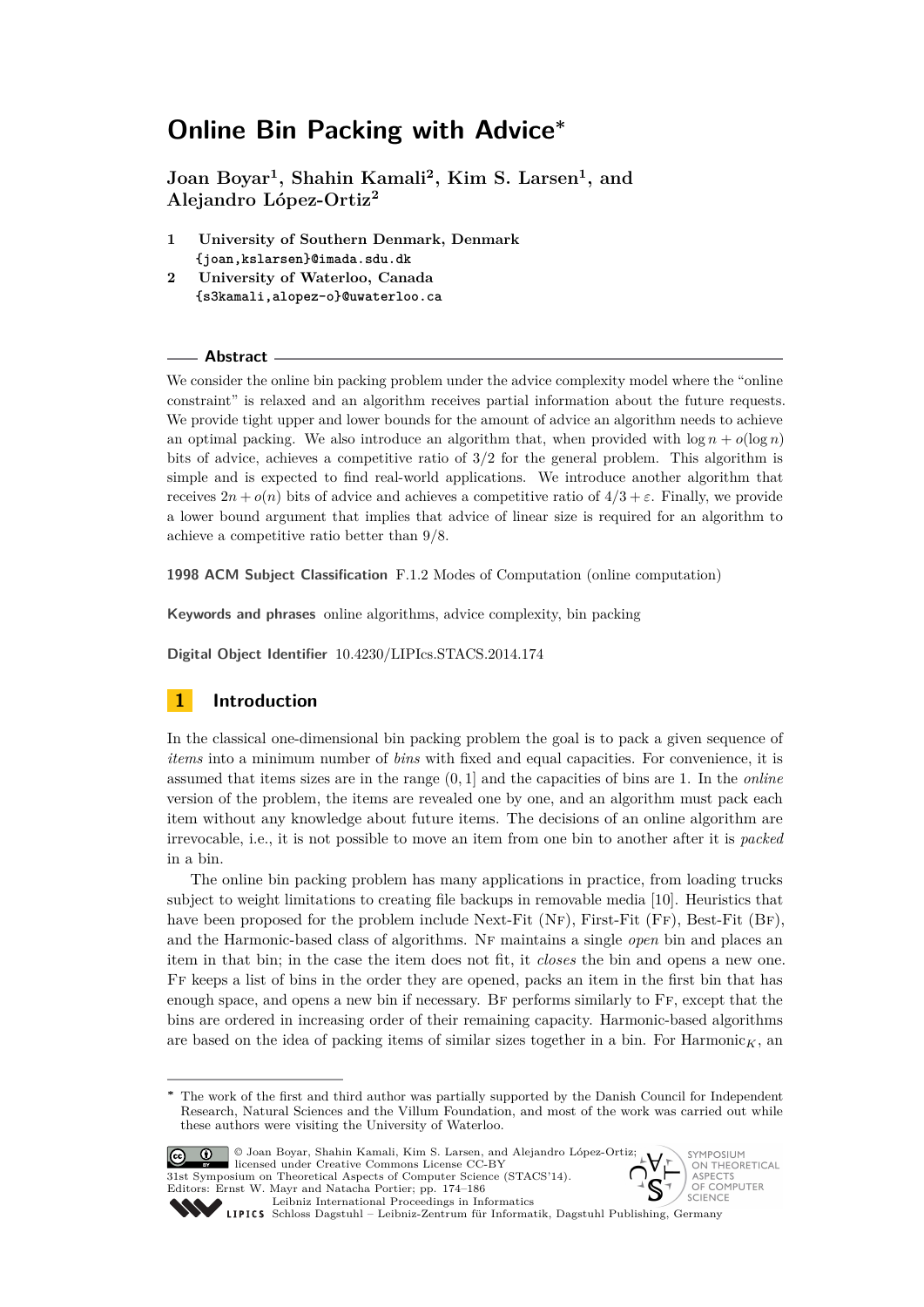item has type  $i$   $(1 \le i \le K - 1)$  if it is in the range  $(\frac{1}{i+1}, \frac{1}{i}]$ , and type K if it is in the range  $(0, \frac{1}{K}]$ . The algorithm applies the NF strategy for items of each type separately.

As for other online problems, the standard method for comparing bin packing algorithms is competitive analysis. Under competitive analysis, the performance of an algorithm A is compared to that of OPT, which is the optimal offline algorithm. More precisely, the competitive ratio of an algorithm  $A$  is the asymptotically maximum ratio of the cost of  $A$ to that of Opt for serving the same sequence  $\sigma$ . Ff and Bf have the same competitive ratio of 1*.*7, while the best Harmonic-based algorithm has a competitive ratio of at most 1*.*58889 [\[22\]](#page-12-2). It is also known that no online algorithm can have a competitive ratio better than 1*.*54037 [\[3\]](#page-11-0).

The total lack of information about the future is unrealistic in many real-world scenarios [\[13\]](#page-12-3). A natural approach for addressing this issue is to relax the problem by providing extra information about the input sequence. For the online bin packing problem, such relaxations have been studied in the contexts of *lookahead*, in which the online algorithm can look at the items arriving in the near future [\[16\]](#page-12-4), and *closed bin packing*, in which the length of the request sequence is known to the online algorithm [\[1\]](#page-11-1). In both cases, the average performance of the online algorithm improves, compared to the online algorithms with no information about the future.

The advice complexity model for online algorithms is a more general framework under which the "no knowledge assumption" behind online algorithms is relaxed, and the algorithm receives some bits of *advice* about the future requests. The advice can be any information about the input sequence and is generated by an offline oracle which has unbounded computational power. Provided with the appropriate advice, the online algorithms are expected to achieve improved competitive ratios. The advice model has received significant attention since its introduction [\[8,](#page-12-5) [17,](#page-12-6) [13,](#page-12-3) [7,](#page-11-2) [18,](#page-12-7) [20,](#page-12-8) [9,](#page-12-9) [4,](#page-11-3) [11,](#page-12-10) [15,](#page-12-11) [19,](#page-12-12) [6,](#page-11-4) [5,](#page-11-5) [21\]](#page-12-13).

In this paper, we study the advice complexity of the online bin packing problem. Our interest in studying the problem under this setting is mostly theoretical. Nevertheless, in many practical scenarios, it can be justified to allow a fast offline oracle to take a "quick look" at the input sequence and send some advice to the online algorithm. For example, it may be possible to take a quick look and count the number of items which are larger than 1*/*2 and smaller than 2*/*3 of the bin capacity. We show that this form of advice can be used to achieve an algorithm which outperforms all online algorithms.

### <span id="page-1-0"></span>**1.1 Model**

In the last few years, slightly different models of advice complexity have been proposed for online problems. All these models assume that there is an offline oracle with infinite computational power, which provides the online algorithm with some bits of advice. How these bits of advice are given to the algorithm is the source of difference between the models. In the first model, presented in [\[12\]](#page-12-14), an online algorithm poses a series of questions which are answered by the offline oracle in *blocks of answers*. The total size of the answers, measured in the number of bits, defines the advice complexity. The problem with this model is that a lot of information can be encoded in the individual length of each block. To address this issue, another model is proposed in [\[13\]](#page-12-3) which assumes that online algorithms receive a fixed number of bits of advice per request. We call this model the *advice-with-request model*. This model is studied for problems, such as metrical task systems and *k*-server, and the results tend to use at least a constant number of bits of advice per request [\[13,](#page-12-3) [20\]](#page-12-8). Nevertheless, there are many online problems for which a sublinear and even a constant number of bits of advice in total is sufficient to achieve good competitive ratios. However, under the advice-with-request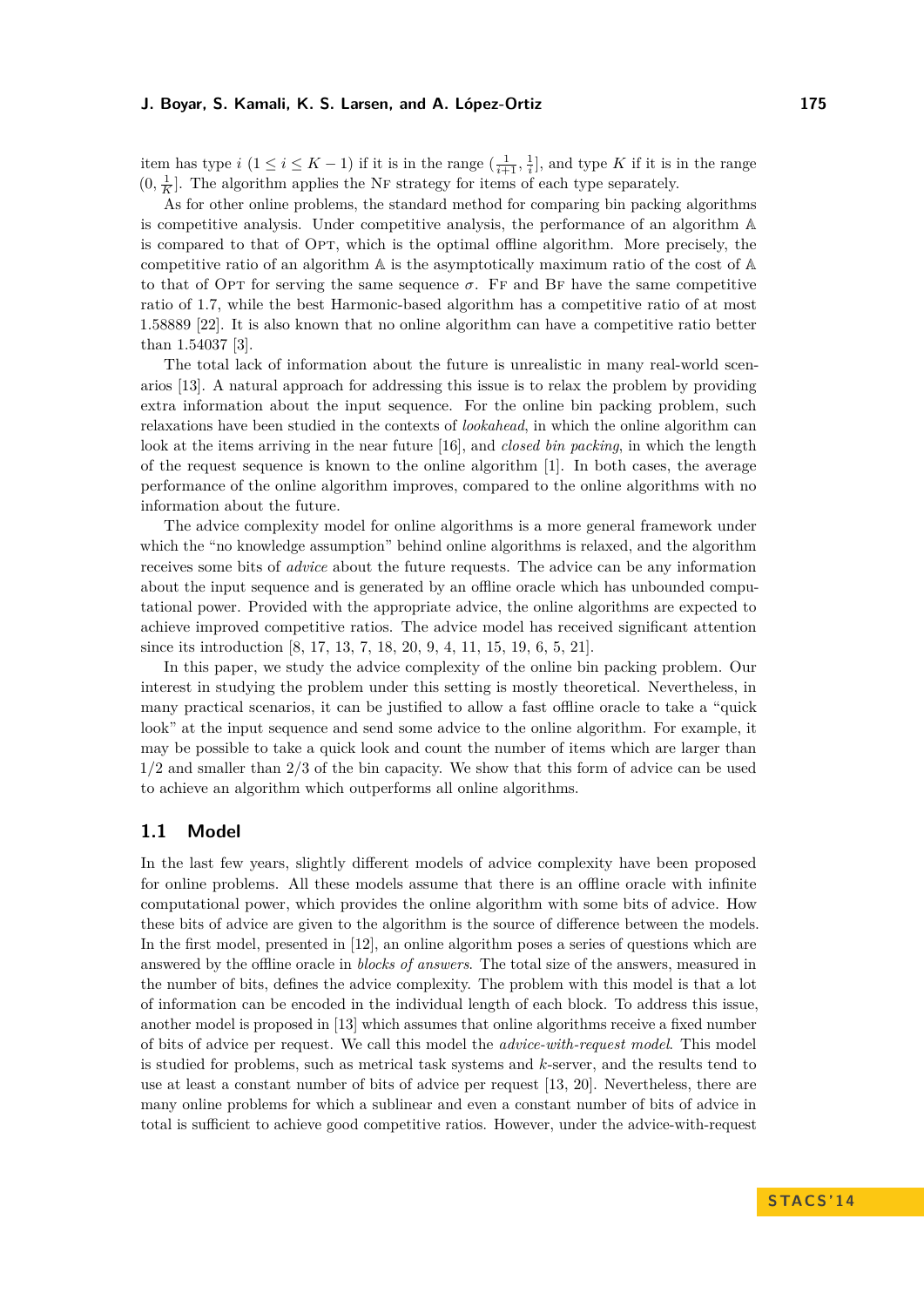model, the possibility of sending a sublinear number of advice bits to the algorithm is not well defined. In [\[8,](#page-12-5) [7\]](#page-11-2) another model of advice complexity is presented which assumes that the online algorithm has access to an *advice tape*, written by the offline oracle. At any time step, the algorithm may refer to the tape and read any number of advice bits. The advice complexity is the number of bits on the tape accessed by the algorithm. We refer to this model as *advice-on-tape model*. Since its introduction, the advice-on-tape model has been used to analyze the advice complexity of many online problems including paging [\[8,](#page-12-5) [17,](#page-12-6) [18\]](#page-12-7), disjoint path allocation [\[8\]](#page-12-5), job shop scheduling [\[8,](#page-12-5) [18\]](#page-12-7), *k*-server [\[7,](#page-11-2) [20\]](#page-12-8), knapsack [\[9\]](#page-12-9), various coloring problems [\[4,](#page-11-3) [15,](#page-12-11) [5,](#page-11-5) [21\]](#page-12-13), set cover [\[19,](#page-12-12) [6\]](#page-11-4), maximum clique [\[6\]](#page-11-4), and graph exploration [\[11\]](#page-12-10).

Under the advice-on-tape model, we require a mechanism to infer how many bits of advice the algorithm should read at each time step. This could be implicitly derived during the execution of the algorithm or explicitly encoded in the advice string itself. For example, we may use a *self-delimited* encoding as used in [\[7\]](#page-11-2), in which the value of a non-negative integer X is encoded by writing the value of  $\lceil \log(\lceil \log(X+1) \rceil + 1) \rceil$  in unary (a string of [1](#page-2-0)'s followed by a zero), the value of  $\lceil \log(X + 1) \rceil$  in binary <sup>1</sup>, and the value of *X* in binary. These codes respectively require  $\lceil \log(\lceil \log(X+1) \rceil + 1) \rceil + 1$ ,  $\lceil \log(\lceil \log(X+1) \rceil + 1) \rceil$ , and  $\lceil \log(X+1) \rceil$  bits. Thus, the self-delimited encoding of X requires

$$
e(X) = \left\lceil \log(X+1) \right\rceil + 2\left\lceil \log(\left\lceil \log(X+1) \right\rceil + 1) \right\rceil + 1
$$

bits. The existence of self-delimited encodings at the beginning of the tape usually adds a lower-order term to the number of advice bits required by an algorithm.

Regarding notation, we use  $\mathbb{A}(\sigma)$  to denote the costs of  $\mathbb{A}$  for packing a request sequence *σ*. When *σ* follows from the context, we simply use  $A$  to denote this cost. We use similar notation for all algorithms, including OPT.

We consider the bin packing problem under the advice-on-tape model, which is formally defined as follows, based on the definition of the advice model in [\[7\]](#page-11-2):

**If Definition 1.** In the *online bin packing problem with advice*, the input is a sequence of items  $\sigma = \langle x_1, \ldots, x_n \rangle$ , revealed to the algorithm in an online manner  $(0 < x_i \leq 1)$ . The goal is to pack these items in the minimum number of bins of unit size. At time step  $t$ , and online algorithm should pack item  $x_t$  into a bin. The decision of the algorithm to select the target bin is a function of  $\Phi, x_1, \ldots, x_{t-1}$ , where  $\Phi$  is the content of the advice tape. An algorithm A is *c*-competitive with advice complexity  $s(n)$  if there exists a constant  $c_0$  such that, for all *n* and for all input sequences  $\sigma$  of length at most *n*, there exists some advice  $\Phi$ such that  $\mathbb{A}(\sigma) \leq c$  Opt $(\sigma) + c_0$ , and at most the first  $s(n)$  bits of  $\Phi$  have been accessed by the algorithm. If  $c = 1$  and  $c_0 = 0$ , then A is *optimal*.

## **1.2 Contribution**

We answer different questions about the advice complexity of the online bin packing problem. First, we study how many bits of advice are required to achieve an optimal solution. We consider two different settings of the problem. When there is no restriction on the number of distinct items or their sizes, we present the easy result that  $n\lceil \log \text{OPT}(\sigma) \rceil$  bits of advice are sufficient to achieve an optimal solution, where  $\text{OPT}(\sigma)$  is the number of bins in an optimal packing. We also prove that at least  $(n - 2 \text{OPT}(\sigma)) \log \text{OPT}(\sigma)$  bits of advice are required to achieve an optimal solution.

<span id="page-2-0"></span><sup>&</sup>lt;sup>1</sup> In this paper we use  $\log n$  to denote  $\log_2(n)$ .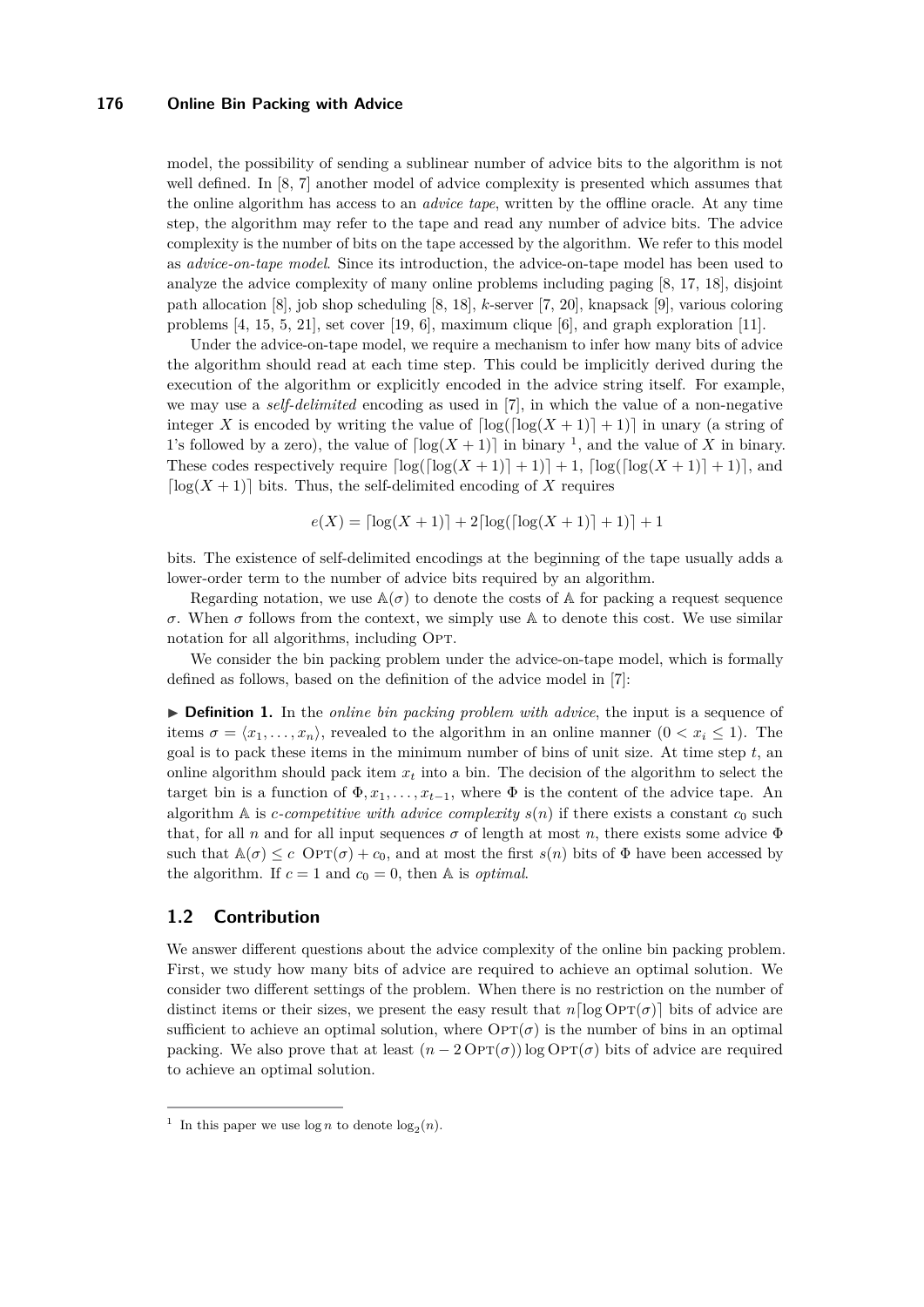When there are *m* distinct items in the sequence, we prove that at least  $(m-3)$ log *n* − 2*m* log *m* bits of advice are required to achieve an optimal solution. If *m* is a constant, there is a linear time online algorithm that receives  $m \log n + o(\log n)$  bits of advice and achieves an optimal solution. We also show that, even if *m* is not a constant, there is a polynomial time online algorithm that receives  $m\left[\log(n+1)\right] + o(\log n)$  bits of advice and achieves a packing with  $(1 + \varepsilon)$  Op $T(\sigma) + 1$  bins.

We also study a relevant question that asks how many bits of advice are required to perform strictly better than all online algorithms. We bound this by providing an algorithm which receives  $\log n + o(\log n)$  bits of advice and achieves a competitive ratio of  $3/2$ . Recall that any online bin packing algorithm has a competitive ratio of at least 1*.*54037 [\[3\]](#page-11-0). Hence, our algorithm outperforms all online algorithms.

Moreover, we introduce an algorithm that receives  $2n + o(n)$  bits of advice and achieves a competitive ratio of  $4/3 + \varepsilon$ , for any fixed value of  $\varepsilon > 0$ . We also prove a lower bound that implies that a linear number of bits of advice are required to achieve a competitive ratio of  $9/8 - \delta$  for any fixed value of  $\delta > 0$ .

Due to space restrictions, many proofs have been removed. They will appear in the long version of the paper.

# **2 Optimal Algorithms with Advice**

In this section we study the amount of advice required to achieve an optimal solution. We first investigate the theoretical setting in which there is no restriction on the number of distinct items or on their sizes. We observe that there is a simple algorithm that receives  $n\lceil \log \text{OPT}(\sigma) \rceil$  bits of advice and achieves an optimal solution. Such an algorithm basically reads  $\lceil \log \text{OPT}(\sigma) \rceil$  bits for each item, encoding the index of the bin that includes the item in an optimal packing. We show that the upper bound given by this algorithm is tight up to lower order terms, when  $n - 2 \text{OPT}(\sigma) \in \Theta(n)$ .

▶ **Theorem 2.** *To achieve an optimal packing for a sequence of size n and optimal cost*  $\text{OPT}(\sigma)$ , it is sufficient to receive  $n\lceil \log \text{OPT}(\sigma) \rceil$  bits of advice. Moreover, any deterministic *online algorithm requires at least*  $(n - 2 \text{OPT}(\sigma)) \log \text{OPT}(\sigma)$  *bits of advice to achieve an optimal packing.*

Next, we consider a more realistic scenario where there are  $m \in o(n)$  distinct items and the values of these items are known to the algorithm. Assume that the advice tape specifies the number of items of each size. If we are not concerned about the running time of the online algorithm, there is enough information to obtain an optimal solution. If we are concerned, we can use known results for solving the offline problem  $[2, 14, 23]$  $[2, 14, 23]$  $[2, 14, 23]$  to obtain the following:

▶ **Theorem 3.** *Consider the online bin packing problem in which there are m distinct items. If m is a constant, there is a (linear time) optimal online algorithm that receives*  $m \log n + o(\log n)$  *bits of advice. If m is not a constant, there is a (polynomial time) online algorithm that reads*  $m\left[\log(n+1)\right] + o(\log n)$  *bits of advice and achieves an almost optimal packing with at most*  $(1+\varepsilon)$  Op $T(\sigma)$  + 1 *bins, for any small but constant value of*  $\varepsilon$ *.* 

We show that the above upper bound is asymptotically tight.

**► Theorem 4.** At least  $(m-3)$  log  $n-2m$  log  $m$  bits of advice are required to achieve an *optimal solution for the online bin packing problem on sequences of length n with m distinct items, each of size at least*  $\frac{1}{2m}$ *.*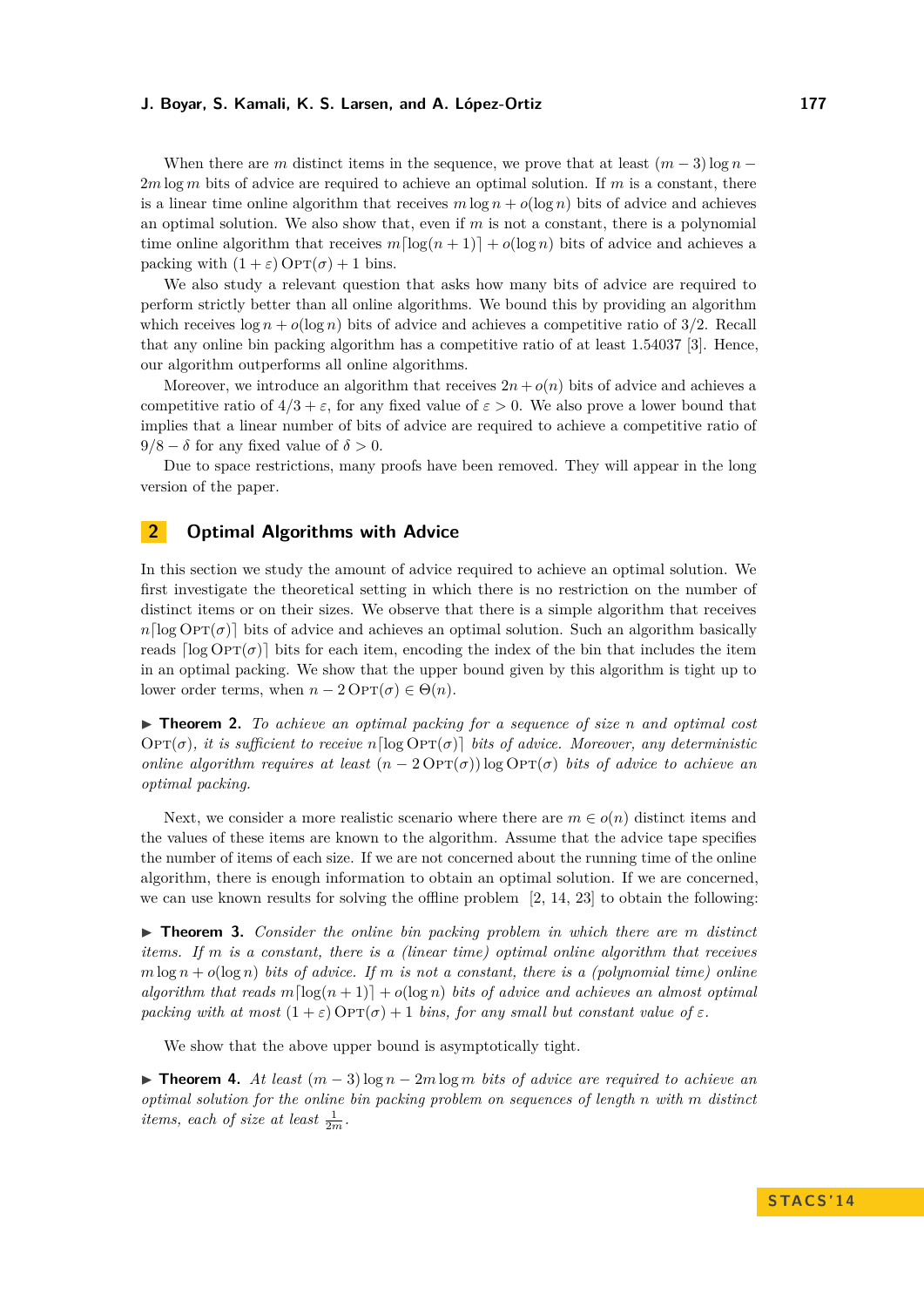## **3 An Algorithm with Sublinear Advice**

In what follows we introduce an algorithm that receives  $\log n + o(\log n)$  bits of advice and achieves a competitive ratio of  $\frac{3}{2}$ , for any instance of the online bin packing problem. An offline oracle can compute and write the advice on the tape in linear time, and the online algorithm runs as fast as First-Fit. Thus, the algorithm might be applied in practical scenarios in which it is allowed to have a "quick look" at the input sequence.

We call items *tiny*, *small*, *medium*, and *large* if their sizes lie in the intervals (0*,* 1*/*3],  $(1/3, 1/2]$ ,  $(1/2, 2/3]$ , and  $(2/3, 1]$ , respectively. The advice that the algorithm receives is the number of medium items, which we denote by *α*.

The algorithm reads the advice tape, obtains *α*, opens *α* bins, called *critical bins*, and reserves 2*/*3 of the space in each of them. This reserved space will be used to pack a medium item in each of the critical bins, and these bins have a *virtual level* of size 2/3 at the beginning. All other bins have virtual level zero when they are opened. The algorithm serves an item *x* in the following manner:

- If  $x$  is a large item, open a new bin for it. Set the virtual level to its size.
- If *x* is a medium item, put it in the reserved space of a critical bin *B*. Update the virtual  $\blacksquare$ level to the actual level. (*B* will not have any reserved space now.)
- If  $x$  is small or tiny, use the First Fit  $(FF)$  strategy to put it into any of the open bins,  $\sim$ based on virtual levels (open a new bin if required). Add the size of the item to the virtual level.

Note that the critical bins appear first in the ordering maintained by the algorithm as they are opened before other bins.

## $\triangleright$  **Theorem 5.** *There is an online algorithm which receives*  $\log n + o(\log n)$  *bits of advice and has cost*  $3/2 \text{OPT}(\sigma) + 3$  *for serving any sequence*  $\sigma$  *of size n.*

**Proof.** We prove that the algorithm described above has the desired property. The value of  $\alpha$  is encoded in  $X = \lceil \log(n+1) \rceil$  bits of advice. In order to read this properly from the tape, the algorithm needs to know the value of *X*. This can be done by adding the self-delimited encoding of *X* in  $e(X) = \lfloor \log X \rfloor + 2\lfloor \log \log(X) \rfloor + 2$  bits at the beginning of the tape. Consequently the number of advice bits used by the algorithm is  $X + O(\log X)$ , which is  $\log n + o(\log n)$  as stated by the theorem.

Consider the final packing of the algorithm for serving a sequence  $\sigma$ . There are two cases. In the first case, there is a critical bin *B* so that no other item, except a medium item, is packed in it. Since all tiny items are smaller than 1*/*3 and can fit in *B*, all the non-critical bins that are opened after *B* include small and large items only. More precisely, they include either a single large item or two small items (except the last one which might have a single small item). Let L, M, and S denote the number of large, medium, and small items. The cost of the algorithm is at most  $L + M + S/2 + 1$ . Now, if  $S \leq M$ , this would be at most  $L + 3/2M + 1$ . Since  $L + M$  is a lower bound on the cost of OPT, the cost of the algorithm is at most  $3/2$  Op $T(\sigma) + 1$  and we are done. If  $S > M$ , OpT should open  $L + M$ bins for large and medium items, and in the best case, it packs *M* small items together with medium ones. For the other  $S - M$  bins, OPT has to open at least  $(S - M)/2$  bins. Hence the cost of Opt is at least  $L + M + (S - M)/2 = L + M/2 + S/2$ , and we have  $3/2$  Opt $(\sigma) \ge 3L/2 + 3M/4 + 3S/4 > L + M + S/2$ . Thus, the cost of the algorithm is at most  $3/2$  Op $T(\sigma) + 1$ .

In the second case, we assume that all critical bins include another item in addition to the medium item. We claim that at the end of serving a sequence all bins, except possibly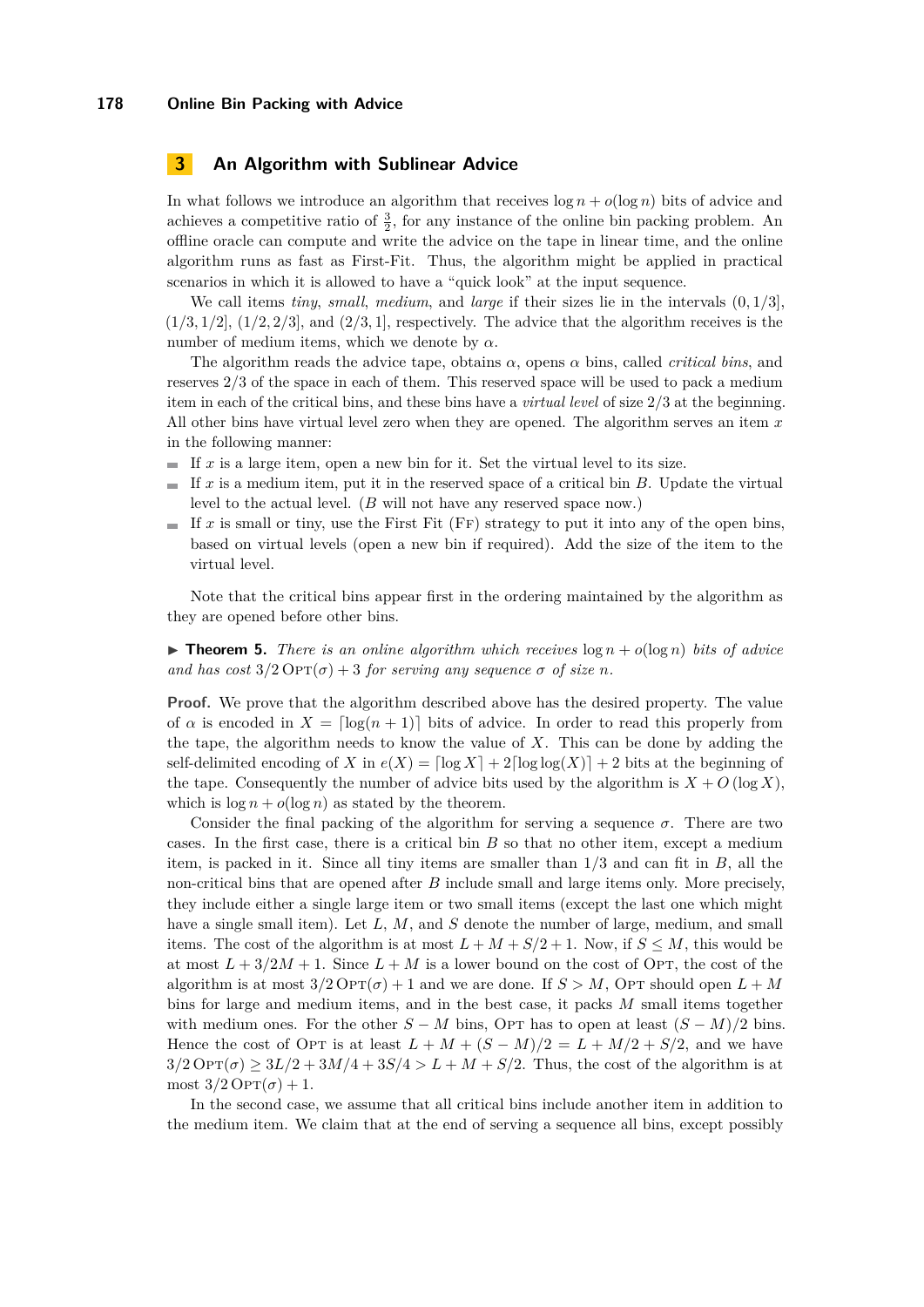two, have level at least 2*/*3. First, we verify this for non-critical bins (bins without medium items). If a non-critical bin is opened by a large item, it clearly has level higher than 2*/*3. All other non-critical bins only include items of size at most 1*/*2. Hence, these bins, except possibly the last one, include at least two items. Among the non-critical bins that include two items, consider two bins  $b_i$  and  $b_j$   $(i < j)$  that have levels smaller than 2/3. Since  $b_j$ contains at least two items, at least one of them has size smaller than 1*/*3. This item could fit in  $b_i$  by the FF property. We conclude that all non-critical bins, except possibly two, have level at least  $2/3$ . Now, suppose two critical bins  $b_i$  and  $b_j$  have levels smaller than  $2/3$ . Consider the first non-medium item x which is packed in  $b_j$  (in the second case, such an item exists). Since a medium item is packed in the bin, *x* should be either tiny or small. If *x* is small, then the level of  $b_j$  is at least  $1/2 + 1/3$ , which contradicts the level of  $b_j$  being smaller than 2/3. Similarly, *x* cannot be a tiny item of size larger than  $1/6$  (since  $1/2 + 1/6 \ge 2/3$ ). Hence, *x* is a tiny item of size at most 1*/*6. This implies that at the time the online algorithm packs x, bin  $b_i$  has a virtual level of at least  $5/6$ . The virtual level is at most  $1/6$  larger than the actual level (the final level). Hence, the actual level of  $b_i$  is at least  $5/6 - 1/6 = 2/3$ . We conclude that at most one critical bin has level smaller than 2*/*3. To summarize, at most three bins have level smaller than 2*/*3. Hence, the cost of the algorithm is at most  $3/2 \text{OPT}(\sigma) + 3.$ 

## **4 An Algorithm with Linear Advice**

In this section, we present an algorithm that receives  $2n + o(n)$  bits of advice and achieves a competitive ratio of  $4/3 + \varepsilon$  for any sequence of size *n*, and arbitrarily small (but constant) values of  $\varepsilon$ . Consider an algorithm that receives an *approximate size* for each sufficiently large item *x* encoded using *k* bits. The approximate size of *x* would be larger than its *actual* size by at most an additive term of  $1/2^k$ . The algorithm can optimally pack items by their approximate sizes and achieve an *approximate packing* which includes a reserved space of size  $x + \varepsilon$  ( $\varepsilon \leq 1/2^k$ ) for each item. Precisely, for each sufficiently large item *x*, the approximate packing includes a reserved space of size  $x + \varepsilon$  ( $\varepsilon \leq 1/2^k$ ) for *x*. This enables the algorithm to place *x* in the reserved space for it in the approximate packing. Smaller items are treated differently and the algorithm does not reserve any space for them. In the reminder of this section, we elaborate this idea to achieve a 4/3-competitive algorithm.

Notice that the cost of an approximate packing can be as large as  $\frac{3}{2}$  times the cost of OPT. To see that, consider a sequence which is a permutation of  $\left(\frac{1}{2} + \varepsilon_1, \frac{1}{2} - \varepsilon_1, \frac{1}{2} + \varepsilon_2, \frac{1}{2} - \varepsilon_1, \frac{1}{2} + \varepsilon_2\right)$  $\varepsilon_2, \ldots, \frac{1}{2} + \varepsilon_{n/2}, \frac{1}{2} - \varepsilon_{n/2}$ , where  $\varepsilon_i < 1/2^n (1 \le i \le n/2)$ . Since Opt packs all bins tightly, an increase in the sizes of items by a constant (small)  $\varepsilon$  results in opening a new bin for each two bins OPT uses. Hence the cost of the optimal approximate packing can be as bad as  $\frac{3}{2}$ Opt. This example suggests that using approximate packings is not good for the bins in which a small number of large items are tightly packed. To address this issue we divide the bins of OPT into two groups:

<span id="page-5-0"></span>**Definition 6.** Consider an optimal packing of a sequence  $\sigma$ . Given a small parameter  $\varepsilon'$  < 1/60, define *good bins* to be those where the total size of the items smaller than 1/4 in the bin is at least  $5\varepsilon'$ . Define all other bins to be *bad bins*.

A part of the advice received for each item *x* indicates if *x* is packed by Opt in a good bin or in a bad bin. This enables us to treat items packed in these two groups separately.

<span id="page-5-1"></span>► **Lemma 7.** *Consider sequences for which all bins in the optimal packing are good (as defined above). There is an online algorithm that receives o*(*n*) *bits of advice and achieves a competitive ratio of* 4*/*3*.*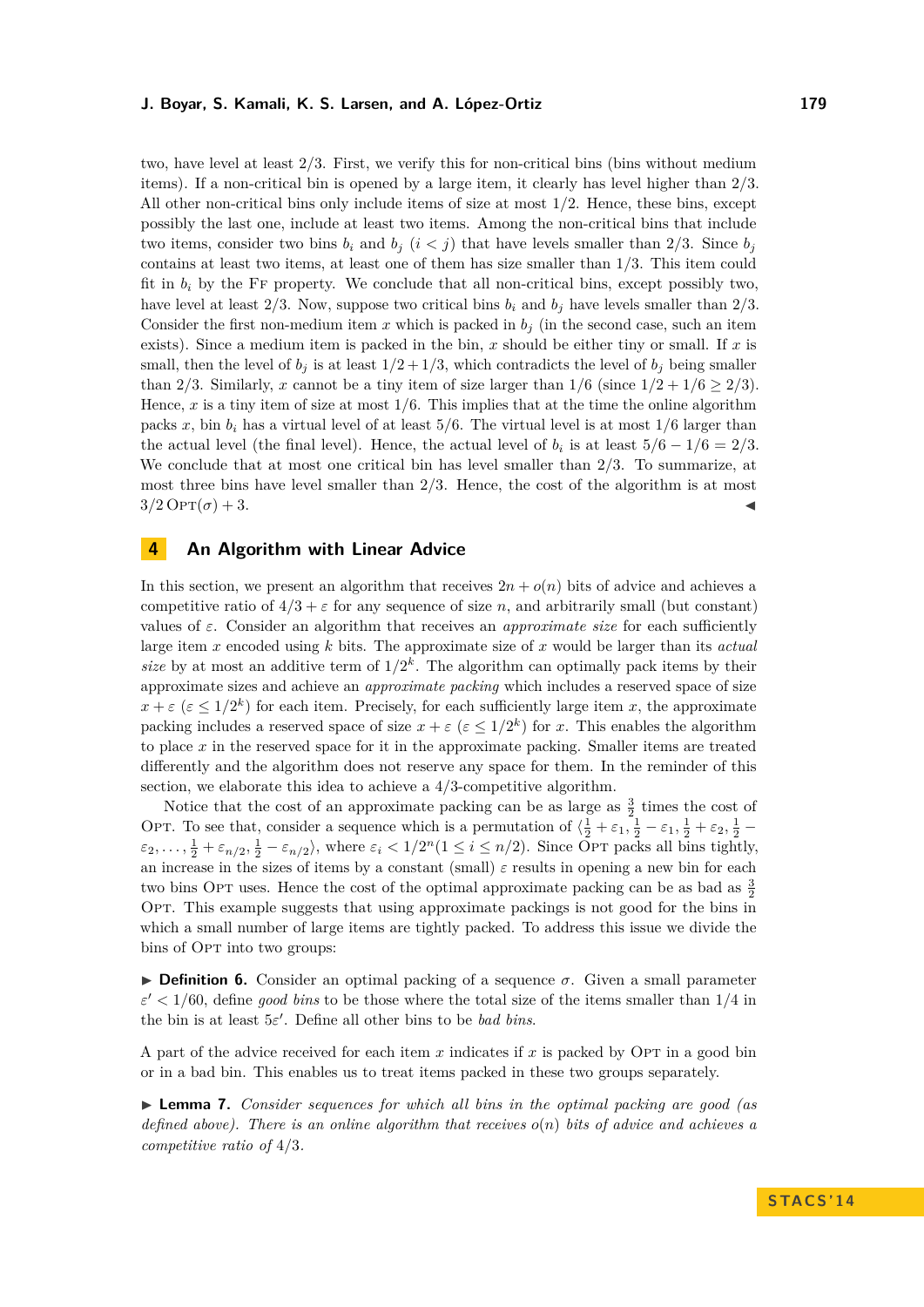**Proof.** Call an item *small* if it is smaller than or equal to 1*/*6 and *large* otherwise. The advice bits define the approximate sizes of all large items with a precision of  $\varepsilon'$ . The amount of advice will be roughly  $2^{1/\varepsilon'}$  log *n* which is  $o(n)$  for constant values of  $\varepsilon'$ . The online algorithm A can build the optimal approximate packing of large items. In such a packing, there is a reserved space of size at most  $x + \varepsilon'$  for any large item of size *x*. The algorithm considers this packing as a partial packing and initializes the level of each bin to be the total sizes of approximated items in that bin. For packing an item  $x$ , if  $x$  is large,  $A$  packs it in the space reserved for it in the approximate packing. It also updates the level of the bin to reflect the actual size of *x*. If *x* is small, A simply applies the First-Fit strategy to pack *x* in a bin of the partial packing (and opens a new bin for it if necessary). We prove that A is 4*/*3-competitive. In the final packing by  $A$ , call a bin "red" if all items packed in it are small items and call it "blue" otherwise (the blue bins constitute the approximated packing at the beginning). There are two cases to consider.

In the first case, there is no red bin in the final packing of  $\mathbb{A}$ , i.e., all small items fit in the remaining space of the bins in the approximate packing of large items. Let  $\sigma'$  be a copy of the input sequence in which the sizes of large items are approximated, i.e., increased by at most  $\varepsilon'$ ; also let X be the number of bins for the optimal packing of  $\sigma'$ . Since there is no red bin in the final packing of  $A$ , the cost of  $A$  is equal to  $X$ . Consider the optimal packing of the actual input sequence  $\sigma$ . Since all bins are good, one can transfer a subset of items to provide an available space of size at least  $5\varepsilon'$  in each bin. After such a transfer, we can increase the sizes of large items to their approximate sizes. Since there are at most 5 large items in each bin and also available space of size at least  $5\varepsilon'$ , the packing constructed this way is a valid packing for the sequence  $\sigma'$ . Since the size of the transferred items for each bin is at most 1*/*4, the transferred items from each group of four bins can fit in one new bin. Consequently the number of bins in the new packing is at most  $5/4 \text{OPT}(\sigma)$ . We know that the final packing by  $\mathbb A$  is the optimal packing for  $\sigma'$  (with cost X), and in particular not worse than the packing constructed above. Hence, the cost of  $\mathbb A$  is not more than  $5/4$  Op $T(\sigma)$ .

In the second case, there is at least one red bin in the final packing of A. We claim that all bins in the final packing of A, except possibly the last, have levels larger than 3*/*4. The claim obviously holds for the red bins since the levels of all these bins (excluding the last one) are larger than 5*/*6. Moreover, since there is a bin which is opened by a small item, all blue bins have levels larger than 5*/*6, i.e., the total size of packed items and reserved space for the large items is larger than  $5/6$ . Since there are at most 5 large items in each bin, the actual level of each bin in the final packing of  $\mathbb A$  is at least  $5/6 - 5\varepsilon'$ , which is not smaller than  $3/4$  for  $\varepsilon' \leq 1/60$ . So, all bins, except possibly one, have levels larger than  $3/4$ . Consequently, the algorithm is  $4/3$ -competitive.

It remains to address how to deal with bad bins. The next three lemmas do this.

<span id="page-6-0"></span>► **Lemma 8.** *Consider sequences for which all bins in the optimal packing include precisely two items. There is an algorithm that receives* 1 *bit of advice per request and achieves an optimal packing.*

<span id="page-6-1"></span>I **Lemma 9.** *Consider a sequence σ for which all items have sizes larger than* 1*/*4 *and for which each bin in* Op<sup>*T*</sup>'s packing includes precisely three items. The cost of the Harmonic *algorithm is at most*  $4/3 \text{OPT}(\sigma) + 3$  *for serving such a sequence.* 

<span id="page-6-2"></span> $\triangleright$  **Lemma 10.** *Consider a sequence*  $\sigma$  *for which all bins in the optimal packing are bad bins (as defined earlier). There is an algorithm that receives two bits of advice for each request, and opens at most*  $\left(4/3 + \frac{5\varepsilon^2}{1-\overline{5}}\right)$  $\frac{5\varepsilon'}{1-5\varepsilon'}$ ) Op $\text{Tr}(\sigma) + 3$  *bins.*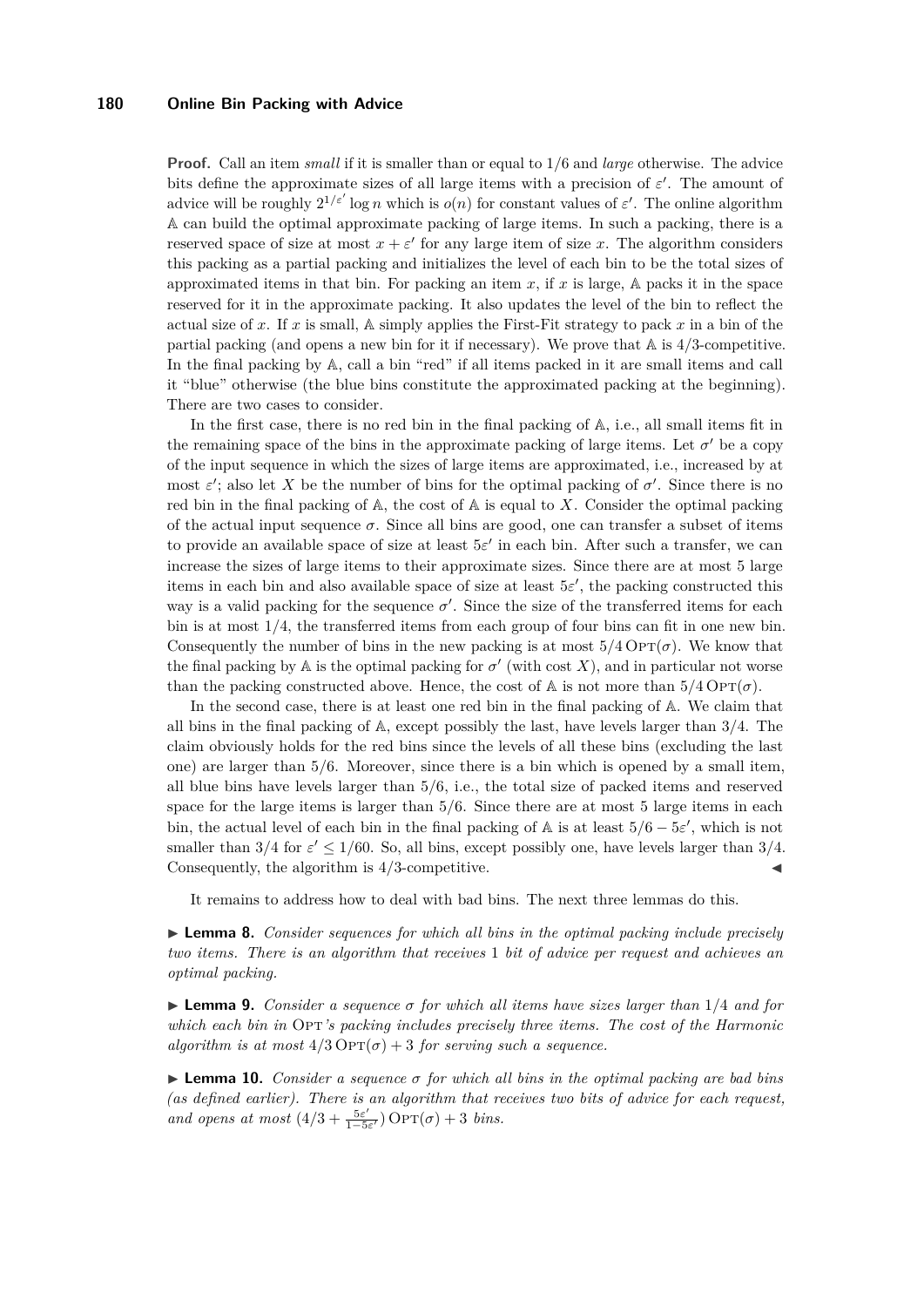**Proof.** By the definition of bad bins, for any bin in the optimal packing, all items are either

smaller than  $5\varepsilon'$  or larger than  $1/4$ . We call the former group of items *tiny* items and pack them separately using the Ff strategy. We refer to other items as *normal items*. Consider an offline packing P which is the same as Opt's packing, except that all tiny items are removed from their bins and packed separately in new bins using the Ff strategy. This implies that the cost of P is larger than  $\text{OPT}(\sigma)$  by a multiplicative factor of at most  $1 + \frac{5\varepsilon^2}{1.5\varepsilon^2}$  $\frac{\partial \varepsilon}{1-5\varepsilon'}$ . Let Q be the optimal packing for normal items. Since all normal items are larger than 1*/*4, each bin of Q contains at most three items. We say a bin of Q has type  $i$  ( $i \in \{1, 2, 3\}$ ), if it contains *i* normal items. Similarly, we say an item *x* has type *i* if it is packed in a type *i* bin. All items in type 3 bins have sizes smaller than 1*/*2 (otherwise one will have size at most 1*/*4 which contradicts the assumption). Moreover, the sizes of the items in all type 1 bins (except possibly the last one) are larger than 1*/*2 (otherwise a better packing is achieved by pairing two of them). With two bits of advice, we can detect the type of an item as follows: Let *b* denote the two bits of advice with item *x*. If *b* is "01" and  $x > 1/2$ , then *x* has type 1; if *b* is "01" and  $x \le 1/2$ , then *x* has type 3; and if *b* is "10" or *b* is "11", then *x* has type 2. Note that the code "00" is not used at this point (this is used later on), and the use of "10" and " $11$ " is still to be detailed.

Let  $X_i$  denote the number of bins of type  $i$  ( $1 \le i \le 3$ ). Hence, the cost of Q is  $X_1 + X_2 + X_3$ , and consequently the cost of P is at least  $X_1 + X_2 + X_3 + X'$ , where X' is the number of bins filled by tiny items. Consider an algorithm A that performs as follows. If an item *x* has type 1, A simply opens a new bin for *x*. If *x* has type 2, A applies the strategy of Lemma [8](#page-6-0) to place it in one of the bins maintained for items of type 2. Recall that the advice in this case is either "10" or "11", so the second bit provides the advice required by Lemma [8.](#page-6-0) If *x* has type 3, A applies the Harmonic strategy to pack the item in a set of bins maintained for type 3 items. By Lemma [9,](#page-6-1) the cost of  $A$  for these items is at most  $4/3X_3 + 3$ . Finally,  $A$  uses the FF strategy to pack tiny items in separate bins. Consequently, the cost of the algorithm is at most  $X_1 + X_2 + 4/3X_3 + X' + 3 \leq (1 + \frac{5\varepsilon'}{1 - 5\varepsilon})$  $\frac{5\varepsilon'}{1-5\varepsilon'}$ ) OPT(*σ*) + *X*<sub>3</sub>/3 + 3 ≤ (4/3 +  $\frac{5\varepsilon'}{1-5}$  $\frac{5\varepsilon'}{1-5\varepsilon'}$ ) Opt( $\sigma$ ) + 3.  $\blacktriangleleft$ 

Provided with the above results, we arrive at the following result:

▶ **Theorem 11.** *There is an online algorithm which receives two bits of advice per request. plus an additive lower order term, and achieves a competitive ratio of*  $4/3 + \varepsilon$ *, for any positive value of*  $\varepsilon$ *.* 

**Proof.** Define  $\varepsilon'$  to be  $\frac{11\varepsilon}{60}$ . For  $\varepsilon < 1/11$ , we have  $\varepsilon' < 1/60$ . Moreover, we have  $\frac{5\varepsilon'}{1-5}$  $rac{5\varepsilon'}{1-5\varepsilon'}$  ≤  $\frac{5\varepsilon'}{1-1/12} = \frac{60\varepsilon'}{11} = \varepsilon$ . In an optimal packing, divide bins into good and bad bins using Definition [6.](#page-5-0) Also, let *Gd* and *Bd* respectively denote the number of good and bad bins. Use advice bits to distinguish items which are packed in good and bad bins, and pack them in separate lists of bins. More precisely, let the two bits of advice for an item *x* be "00" if it is packed by OPT in a good bin, and apply Lemma [7](#page-5-1) to pack these items in at most 4*/*3*Gd* bins. Similarly, apply Lemma [10](#page-6-2) to pack items from bad bins in at most  $\left(4/3+\frac{5\varepsilon^{'}}{1-5}\right)$  $\frac{5\varepsilon'}{1-5\varepsilon'}$ ) $Bd+3 \leq (4/3+\varepsilon)Bd+3$  bins, using bits of advice of the form "01", "10", or "11", as discussed in the proof of Lemma [10.](#page-6-2) Consequently, the cost of the algorithm will be at most  $4/3Gd + (4/3 + \varepsilon)Bd + 3 \leq (4/3 + \varepsilon) \text{OPT}(\sigma) + 3.$ 

## **5 A Lower Bound for Linear Advice**

The *GMP problem* [\[13\]](#page-12-3) and the *String Guessing Problem* [\[6\]](#page-11-4) both contain a core special case of guessing a binary sequence. We use their results to show that an online algorithm needs a linear number of bits of advice to achieve a competitive ratio better than 9*/*8 for bin packing.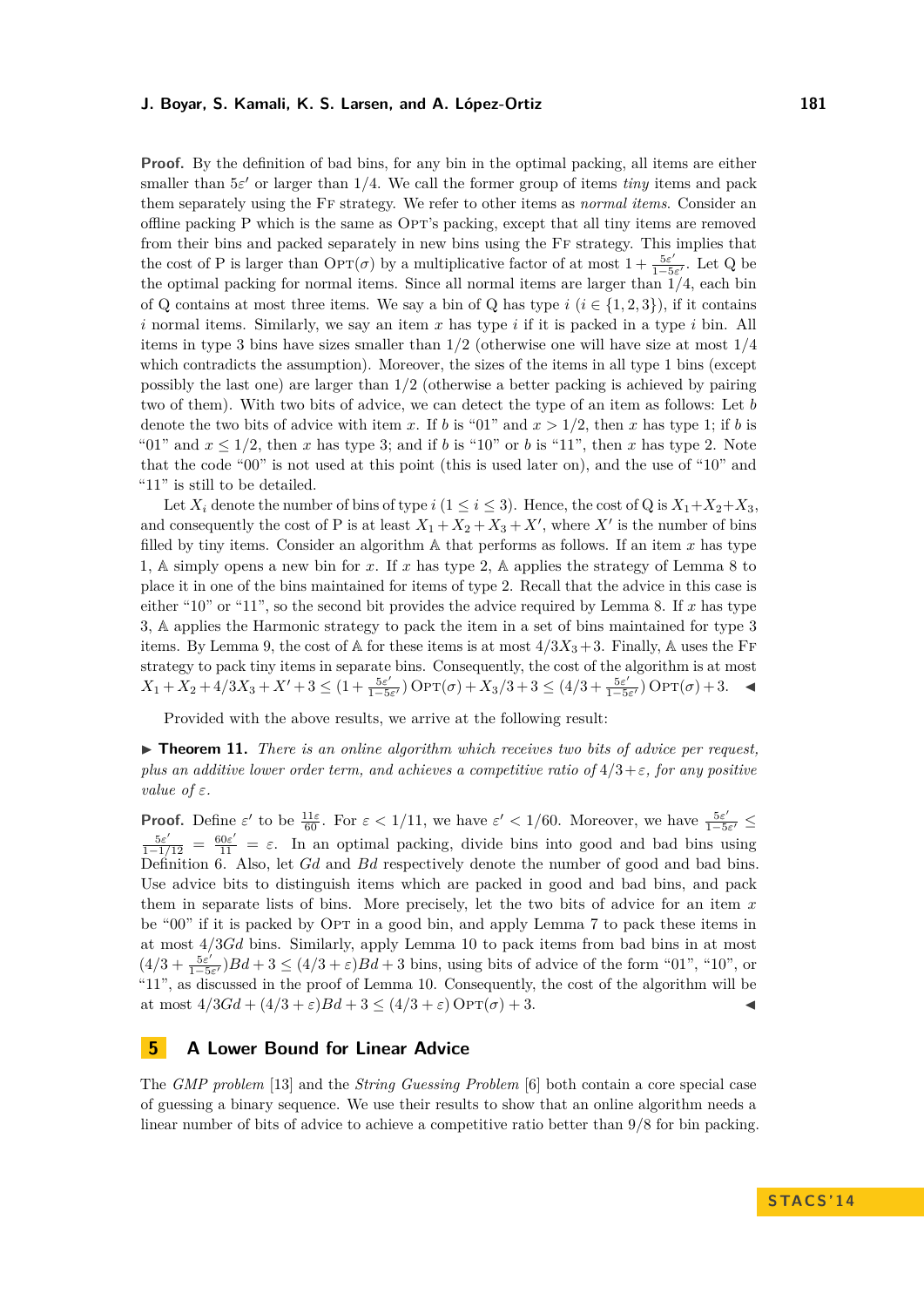▶ **Definition 12** ([\[13,](#page-12-3) [6\]](#page-11-4)). The *Binary String Guessing Problem with known history (2-SGKH)* is the following online problem. The input  $I = (n, \sigma = \langle x_1, x_2, \ldots, x_n \rangle)$  consists of *n* items that are either "0" or "1" and that are revealed one by one. For each item  $x_t$ , the online algorithm A must guess if it is a "0" or a "1". After the algorithm has made a guess, the value of  $x_t$  is revealed to the algorithm.

I **Lemma 13** ([\[6\]](#page-11-4))**.** *On any input of length n, any deterministic algorithm for* 2*-SGKH that is guaranteed to guess correctly on more than*  $\alpha n$  *bits, for*  $1/2 \leq \alpha < 1$ *, needs to read at least*  $(1 + (1 - \alpha) \log(1 - \alpha) + \alpha \log \alpha)n$  *bits of advice.* 

Since the number of bits needed to express the number of "0"s in the input is at most  $\lceil \log(n+1) \rceil \leq \log n + 1$ , and this number can be given as advice by an oracle, if it is not given to the algorithm otherwise, we easily obtain the following lemma. Recall that the definition of *e*, the length of the encoding function, is given in Section [1.1.](#page-1-0)

<span id="page-8-1"></span>I **Lemma 14.** *Consider instances of size n of the* 2*-SGKH problem in which the number of "0"s is given to the algorithm as part of the input. For these instances, any deterministic algorithm that is guaranteed to guess correctly on more than*  $\alpha n$  *bits, for*  $1/2 \leq \alpha < 1$ , needs *to read at least*  $(1 + (1 - \alpha) \log(1 - \alpha) + \alpha \log \alpha)n - e(n)$  *bits of advice.* 

In order to relate the Binary String Guessing Problem to the online bin packing problem, we introduce another problem called the Binary Separation Problem.

I **Definition 15.** The *Binary Separation Problem* is the following online problem. The input  $I = (n_1, \sigma = \langle y_1, y_2, \ldots, y_n \rangle)$  consists of  $n = n_1 + n_2$  positive values which are revealed one by one. There is a fixed partitioning of the set of items into a subset of *n*<sup>1</sup> *large* items and a subset of *n*<sup>2</sup> *small* items, so that all large items are larger than all small items. Upon receiving an item *y<sup>i</sup>* , an online algorithm for the problem must guess if *y* belongs to the set of small or large items. After the algorithm has made a guess, it is revealed to the algorithm whether  $y_i$  actually belongs to class of small or large items.

We provide reductions from the modified Binary String Guessing Problem to the Binary Separation Problem, and from the Binary Separation Problem to the online bin packing problem. In order to reduce a problem  $P_1$  to another problem  $P_2$ , given an instance of  $P_1$ defined by a sequence  $\sigma_1$  and a set of parameters  $\eta_1$  (such as the length of  $\sigma_1$  or the number of "0"s in it), we create an instance of  $P_2$  which is defined by a sequence  $\sigma_2$  and also a set of parameters  $\eta_2$ . In our reductions, we assume  $\eta_2$  is derived from  $\eta_1$ , and since  $\sigma_1$  is revealed in an online manner,  $\sigma_2$  is created in an online manner by looking only at  $\eta_1$  and the revealed items of  $\sigma_1$ .

<span id="page-8-0"></span>I **Lemma 16.** *Assume that there is an online algorithm that solves the Binary Separation Problem on sequences of length n with b*(*n*) *bits of advice, and makes at most r*(*n*) *mistakes. Then there is also an algorithm that solves the Binary String Guessing Problem on sequences of length n, assuming the number of "0"s is given as a part of input, so that the algorithm receives*  $b(n)$  *bits of advice and makes at most*  $r(n)$  *errors.* 

**Proof.** We assume that we have an algorithm BsA that solves the Binary Separation Problem under the conditions of the lemma statement. Using that algorithm, we define the number  $n_1$  of large items to be the number of "0"s in the instance of the Binary String Guessing Problem. Then, we implement our algorithm Bsga for the Binary String Guessing Problem as outlined in Algorithm [1,](#page-0-0) which defines the reduction. This Bsga implementation, defined in Algorithm [1,](#page-0-0) functions as an adversary for Bsa, e.g., in Line 4, Bsga gives Bsa its next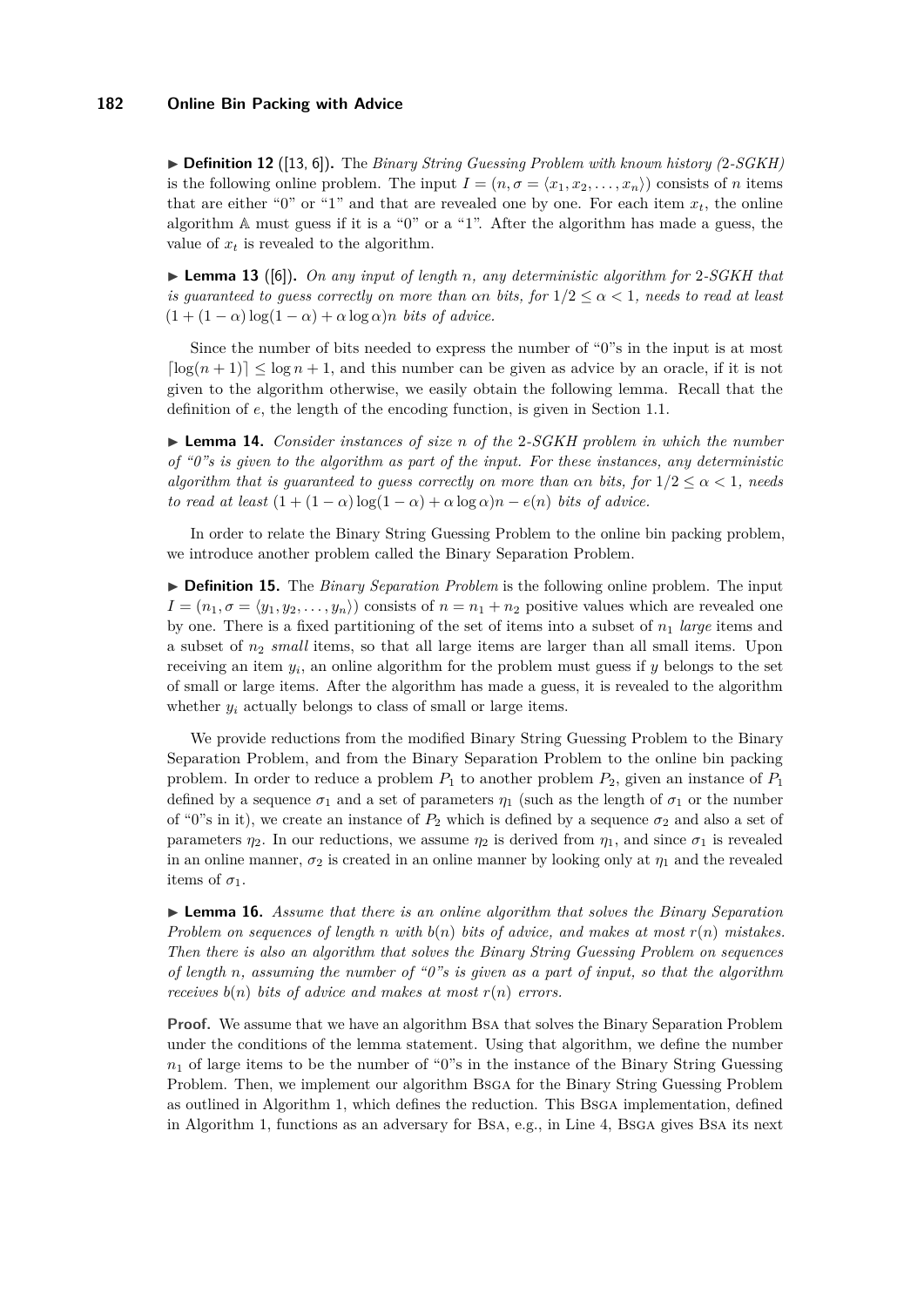**Algorithm 1** Implementing Binary String Guessing via Binary Separation. The Binary Guessing algorithm knows the number of "0"s  $(n_1)$  and passes it as a parameter (the number of large items) to the Binary Separation algorithm 1: small = 0; large = 1 2: **repeat** 3: mid =  $(\text{large} - \text{small}) / 2$ 4: class  $guess = SeparationAlgorithm.ClassifyThis(mid)$ 5: **if** class\_guess = "large" **then** 6: bit\_guess  $= 0$ 7: **else** 8: bit guess  $= 1$ 9: actual bit = Guess(bit guess) {The actual value is received after guessing  $(2-SGKH)$ .} 10: **if** actual  $\text{bit} = 0$  **then** 11: large = mid {We let "large" be the correct decision.} 12: **else** 13: small = mid {We let "small" be the correct decision.} 14: **until** end of sequence

request. Notice that we ensure that the Bsga makes a correct guess if and only if Bsa makes a correct guess. The advice tape is filled with bits of advice for this combined algorithm. The Bsga uses the Bsa as a sub-routine, but all the questions are effectively coming from the Bsa.

The set-up, reminiscent of binary search, is carried out as specified in the algorithm with the purpose of ensuring that when the Bsa is informed of the actual class of the item it considered, no result can contradict information already obtained. Specifically, the next item for the Bsa to consider is always in between the largest item which has previously been deemed "small" and the smallest item which has previously been deemed "large". The fact that we give the middle item from that interval is unimportant; any value chosen from the open interval would work.

Now, we prove that if we can solve a special case of the bin packing problem, we can also solve the Binary Separation Problem.

<span id="page-9-0"></span>▶ **Lemma 17.** *Consider the bin packing problem on sequences of length 2n for which* OPT *opens n bins. Assume that there is an online algorithm* A *that solves the problem on these instances with*  $b(n)$  *bits of advice and opens at most*  $n + r(n)/4$  *bins. Then there is also an algorithm* Bsa *that solves the Binary Separation Problem on sequences of length n with b*(*n*) *bits of advice and makes at most r*(*n*) *errors.*

**Proof.** In the reduction, we encode requests for the BSA as items for bin packing. Assume we are given an instance  $I = (n_1, \sigma = \langle y_1, y_2, \ldots, y_n \rangle)$  of the Binary Separation problem, in which  $n_1$  is the number of large items  $(n_1 + n_2 = n)$ , and the values of  $y_t$ s are revealed in an online manner  $(1 \le t \le n)$ . We create an instance of the bin packing problem which has length [2](#page-0-0)*n*. Algorithm 2 shows the details of the reduction. The bin packing sequence starts with  $n_1$  items of size  $\frac{1}{2} + \varepsilon_{min}$  (in Algorithm [2,](#page-0-0) the variable "NumberOfLargeItems" is  $n_1$  from the Binary Separation Problem). Any algorithm needs to open a bin for each of these  $n_1$  items. We create the next  $n$  items in an online manner, so that we can use the result of their packing to guess the requests for the Binary Separation Problem. Let  $\tau = y_t$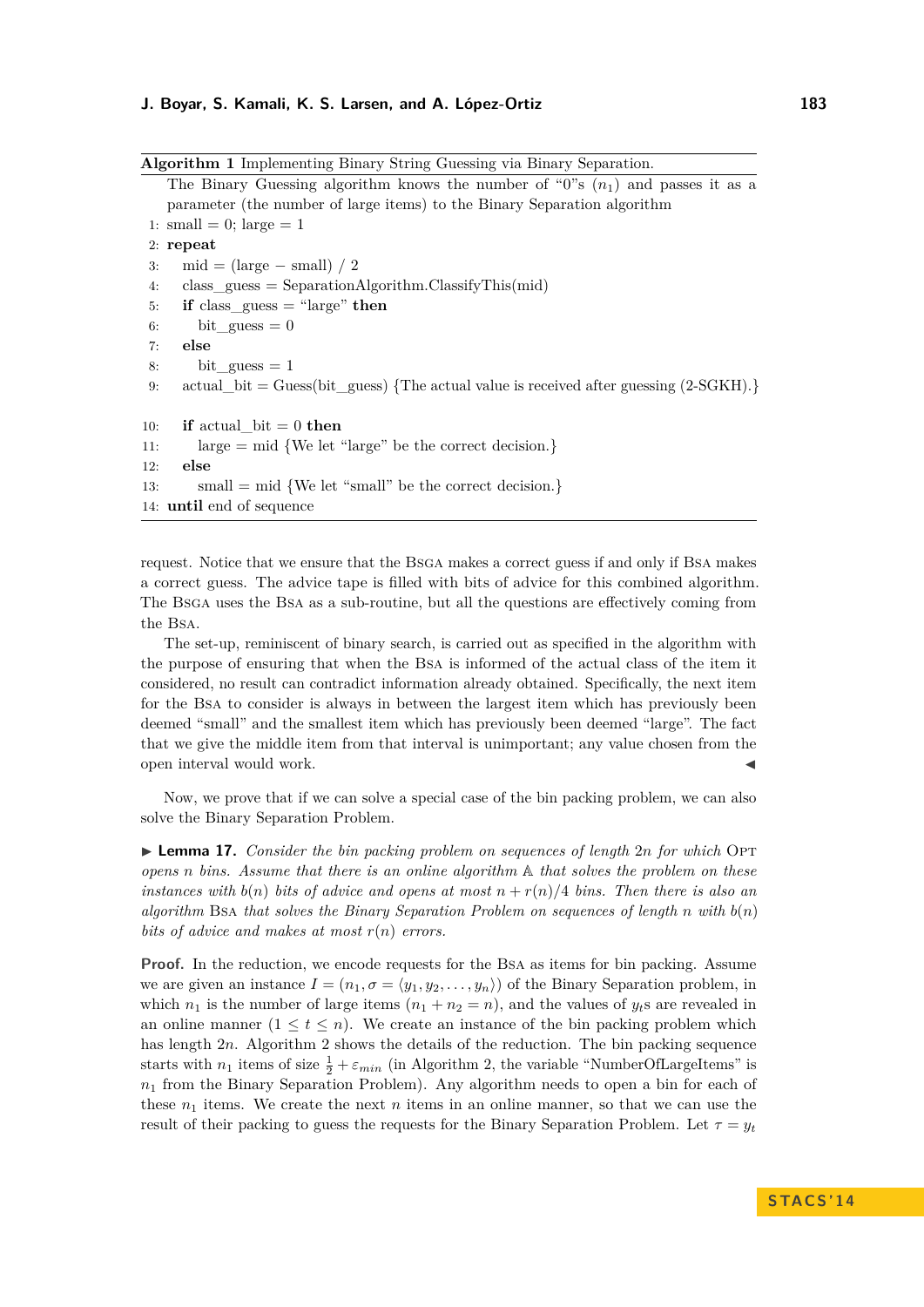$(1 \leq t \leq n)$  be a requested item of the Binary Separation Problem; we ask the bin packing algorithm to pack an item whose size is an increasing function of  $\tau$ , and slightly less than  $\frac{1}{2}$ . Depending on the decision of the bin packing algorithm for opening a new bin or placing the item in one of the existing bins, we decide the type of  $\tau$  as being consecutively small or large. The last  $n_2$  items of the bin packing instance are defined as complements of the items in the bin packing instance associated with small items in the binary separation instance (the complement of item x is  $1 - x$ ). We do not need to give the last items complementing the small items in order to implement the algorithm, but we need them for the proof of the quality of the correspondence that we are proving.

Call an item in the bin packing sequence "large" if it is associated with large items in the Binary Separation Problem, and "small" otherwise. For the bin packing sequence produced by the reduction, an optimal algorithm pairs each of the large items with one of the first  $n_1$  items (those with size  $\frac{1}{2} + \varepsilon_{min}$ ), placing them in the first  $n_1$  bins. Opt pairs the small items with their complements, starting one of the next *n*<sup>2</sup> bins with each of these small items. Hence, the cost of an optimal algorithm is  $n_1 + n_2 = n$ . The values  $\varepsilon_{min}$  and  $\varepsilon_{max}$  in Algorithm [2](#page-0-0) must be small enough so that no more than two of any of the items given in the algorithm can fit together in a bin. No other restriction is necessary.

We claim that each extra bin used by the bin packing algorithm, but not by OPT, results in at most four mistakes made by the derived algorithm on the given instance of the Binary Separation Problem. Consider an extra bin in the final packing of A. This bin is opened by a large item which is incorrectly guessed as being small (bins which are opened by small items also appear in Opt's packing). Note that large items do not fit in the same bins as complements of small items. The extra bin has enough space for another large item. Moreover, there are at most two small items which are incorrectly guessed as being large and placed in the space dedicated to the large items of the extra bin. Hence, there is an overhead of at least one for four mistakes. To summarize, A has to decide if a given item is small or large and performs accordingly, and it pays a cost of at least 1*/*4 for each incorrect decision. If A opens at most  $n + r(n)/4$  bins, the algorithm derived from A for the Binary Separation Problem makes at most  $r(n)$  mistakes.

▶ **Theorem 18.** *Consider the online bin packing problem on sequences of length n. To achieve a competitive ratio of*  $c$  ( $1 < c < 9/8$ )*, an online algorithm needs to receive at least*  $(n(1+(4c-4)\log(4c-4)+(5-4c)\log(5-4c)) - (\lceil \log(n+1) \rceil+2\lceil \log(\lceil \log(n+1) \rceil+1)\rceil+1))/2$ *bits of advice.*

**Proof.** Consider a bin packing algorithm A that receives  $b(n)$  bits of advice and achieves a competitive ratio of *c*. This algorithm opens at most  $(c-1)$  Op $T(\sigma)$  bins more than Op $T$ , so when  $\text{OPT}(\sigma) = n/2$ , it opens at most  $(c-1)n/2$  more bins. By Lemma [17,](#page-9-0) the existence of such an algorithm implies that there is an algorithm A that solves the Binary Separation Problem on sequences of length  $n/2$  with *b* bits of advice and makes at most  $2(c-1)n$ errors. By Lemma [16,](#page-8-0) this implies that there is an algorithm  $\mathbb B$  that solves the Binary String Guessing Problem on sequences of length *n/*2 with *b* bits of advice and makes at most  $2(c-1)n$  mistakes, i.e., it correctly guesses the other  $n/2-2(c-1)n = (5-4c)n/2$  items. Let  $\alpha = 5 - 4c$ , and note that  $\alpha$  is in the range  $[1/2, 1)$  when *c* is in the range  $(1, 9/8)$ . Lemma [14](#page-8-1) implies that in order to correctly guess more than  $\alpha n/2$  of the items in the binary sequence, we must have  $b(n)$  larger than or equal to  $((1 + (1 - \alpha) \log(1 - \alpha) + \alpha \log \alpha)n - e(n))/2$ . Replacing  $\alpha$  with  $5 - 4c$  completes the proof.

Thus, to obtain a competitive ratio strictly better than 9*/*8, a linear number of bits of advice is required. For example, to achieve a competitive ratio of 17*/*16, at least 0*.*188*n* bits of advice are required asymptotically.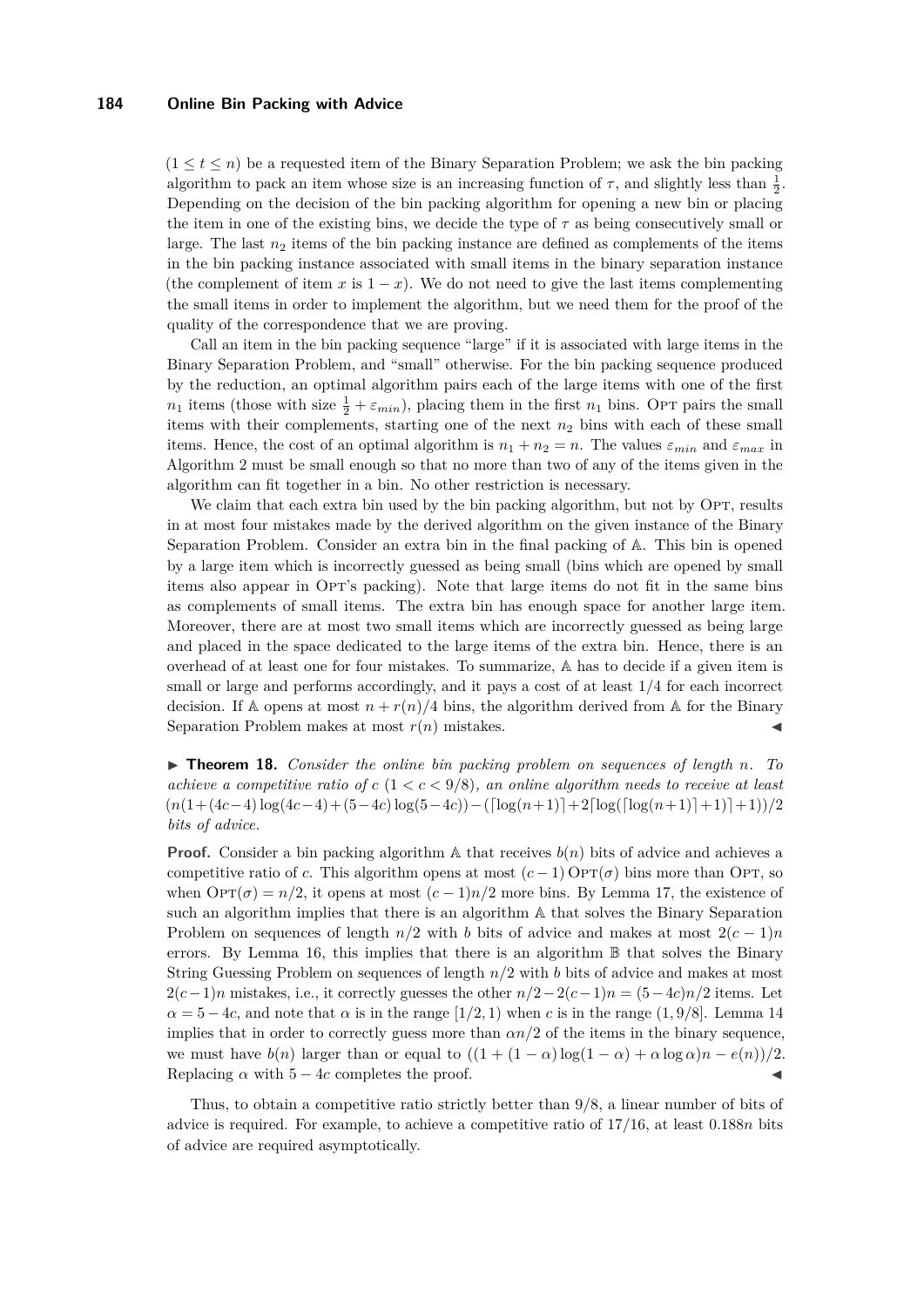**Algorithm 2** Implementing Binary Separation via Special Case Bin Packing.

```
1: Choose \varepsilon_{min} and \varepsilon_{max} so that 0 < \varepsilon_{min} < \varepsilon_{max} < \frac{1}{6}2: Choose a decreasing function f: \mathbb{R} \to (\varepsilon_{min} \dots \varepsilon_{max})3: for i = 1 to NumberOfLargeItems do
 4: BinPacking.Treat(\frac{1}{2} + \varepsilon_{min}) {The decision can only be to open a bin.}
 5: repeat
 6: Let \tau be the next request
 7: decision = BinPacking.Treat(\frac{1}{2} - f(\tau))8: if decision = "packed with an \frac{1}{2} + \varepsilon_{min} item" then
 9: class \text{guess} = "large"10: else
11: class guess = "small"actual \text{ class} = Guess(\text{class} \text{ guess})12: if actual_class = "small" then
13: SmallItems.append(\frac{1}{2} - f(\tau)) {Collecting small items for later.}
14: until end of request sequence
15: for i = 1 to len(SmallItems) do
16: BinPacking.Treat(1 − SmallItems[i]) {The decision is not used.}
```
I **Corollary 19.** *Consider the bin packing problem for packing sequences of length n. To achieve a competitive ratio of*  $9/8 - \delta$ *, in which*  $\delta$  *is a small, but fixed positive number, an online algorithm needs to receive*  $\Omega(n)$  *bits of advice.* 

# **6 Concluding Remarks**

We conjecture that a sublinear number of bits of advice is enough to achieve competitive ratios smaller than 4*/*3. Note that our results imply that we cannot hope for ratios smaller than 9*/*8 with sublinear advice.

#### **References**

- <span id="page-11-1"></span>**1** E. Asgeirsson, U. Ayesta, E. Coffman, J. Etra, P. Momcilovic, D. Phillips, V. Vokhshoori, Z. Wang, and J. Wolfe. Closed on-line bin packing. *Acta Cybernet.*, 15(3):361–367, 2002.
- <span id="page-11-6"></span>**2** J. Baewicz and K. Ecker. A linear time algorithm for restricted bin packing and scheduling problems. *Oper. Res. Lett.*, 2(2):80–83, 1983.
- <span id="page-11-0"></span>**3** János Balogh, József Békési, and Gábor Galambos. New lower bounds for certain classes of bin packing algorithms. *Theoret. Comput. Sci.*, 440–441:1–13, 2012.
- <span id="page-11-3"></span>**4** Maria Paola Bianchi, Hans-Joachim Böckenhauer, Juraj Hromkovic, and Lucia Keller. Online coloring of bipartite graphs with and without advice. In *COCOON '12*, volume 7434 of *LNCS*, pages 519–530, 2012.
- <span id="page-11-5"></span>**5** Maria Paola Bianchi, Hans-Joachim Böckenhauer, Juraj Hromkovic, Sacha Krug, and Björn Steffen. On the advice complexity of the online *L*(2*,* 1)-coloring problem on paths and cycles. In *COCOON '13*, volume 7936 of *LNCS*, pages 53–64, 2013.
- <span id="page-11-4"></span>**6** Hans-Joachim Böckenhauer, Juraj Hromkovic, Dennis Komm, Sacha Krug, Jasmin Smula, and Andreas Sprock. The string guessing problem as a method to prove lower bounds on the advice complexity. In *COCOON '13*, volume 7936 of *LNCS*, pages 493–505, 2013.
- <span id="page-11-2"></span>**7** Hans-Joachim Böckenhauer, Dennis Komm, Rastislav Královič, and Richard Královič. On advice complexity of the *k*-server problem. In *ICALP '1s1*, volume 6755 of *LNCS*, pages 207–218, 2011.